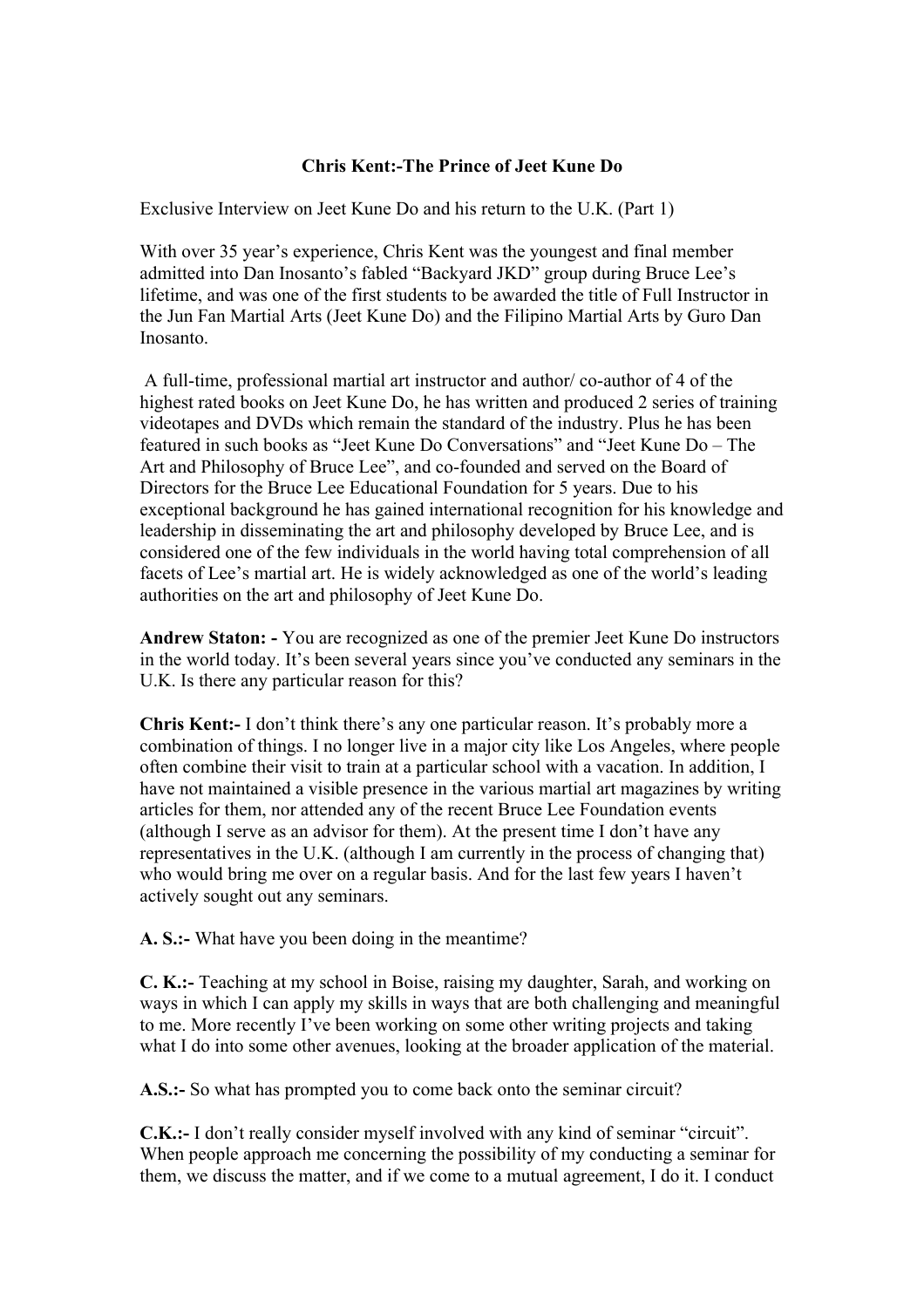seminars for people who are representatives of other JKD people. Dave Carnell is a good friend, and a representative of Cass Magda. I know that there are some individuals in the JKD world who won't allow their instructors to train with other JKD people, but to me, that's wrong. But just because I conduct a seminar for someone does not automatically mean that I will certify them as an instructor or as my representative. Over the last year or so, people have begun contacting me and asking about my availability to teach seminars for them. Oftentimes I'm told that people in the upper echelons of JKD referred them to me because of my background in the art and my position with regards to teaching it and how I teach it. I've been intimately involved with JKD for over thirty five years now, and a lot of people now see me as a 'bridge' between the various JKD generations and the different camps. And it's just kind of blossomed from there. Maybe it also had something to do with the release of my book, *"The Encyclopaedia of Jeet Kune Do -- A to Z"* and the re-release of the books I wrote with Tim Tackett, *"Jeet Kune Do Kickboxing"* and *"Jun Fan/Jeet Kune Do - The Textbook."*

**A.S.:-** Your books and training videos are still considered to be some of the best anywhere. Then they seem to disappear. What happened to them?

**C.K. --** Health For Life, the company I made the "Dynamic JKD" videotapes with, basically disappeared from the face of the Earth. I have no idea what happened to them, or my tapes. Then in somewhere around 2003, CFW Enterprises (Inside Kung Fu, etc.) informed Tim and I that due to legal problems with the Bruce Lee estate, they would no longer be doing anything about Bruce Lee, and in one fell swoop discontinued all of our books, tapes, etc. Not only ours but others as well. So over the course of a few years, everything I had done in terms of books and videos was swept off the table. Gone.

**A.S.:-** When were you approached to revise your books?

**C.K.:-** Empire Media approached me a couple of years back about the idea of taking both volumes of *"Jeet Kune Do - From A to Z",* revising them and combining them into one book which would be titled *"The Encyclopaedia of Jeet Kune Do -- From A to Z*". We did that and it came out sometime in 2007. Then last year, all of a sudden, out of the blue the publishers of Inside Kung Fu contacted Tim and I and told us that they wanted to re-publish both of our books, but that they needed all new photos. So Tim and I revised the books, shot new photos, and they've both since been rereleased.

**A.S.:-** Do you have any other books or dvd's coming out?

**C.K.:-** Yes. I have a new dvd series coming out which is called *"Masterclass Jeet Kune Do"*, and a book on equipment training which, while written from a JKD perspective if you will, is designed to help any martial artist improve their skills. The dvd's should be out in June or July, and I'm not sure when the book is coming out.

**A.S.:-** You started your training in Dan Inosanto's backyard over 35 years ago. How has the JKD world changed since that time?